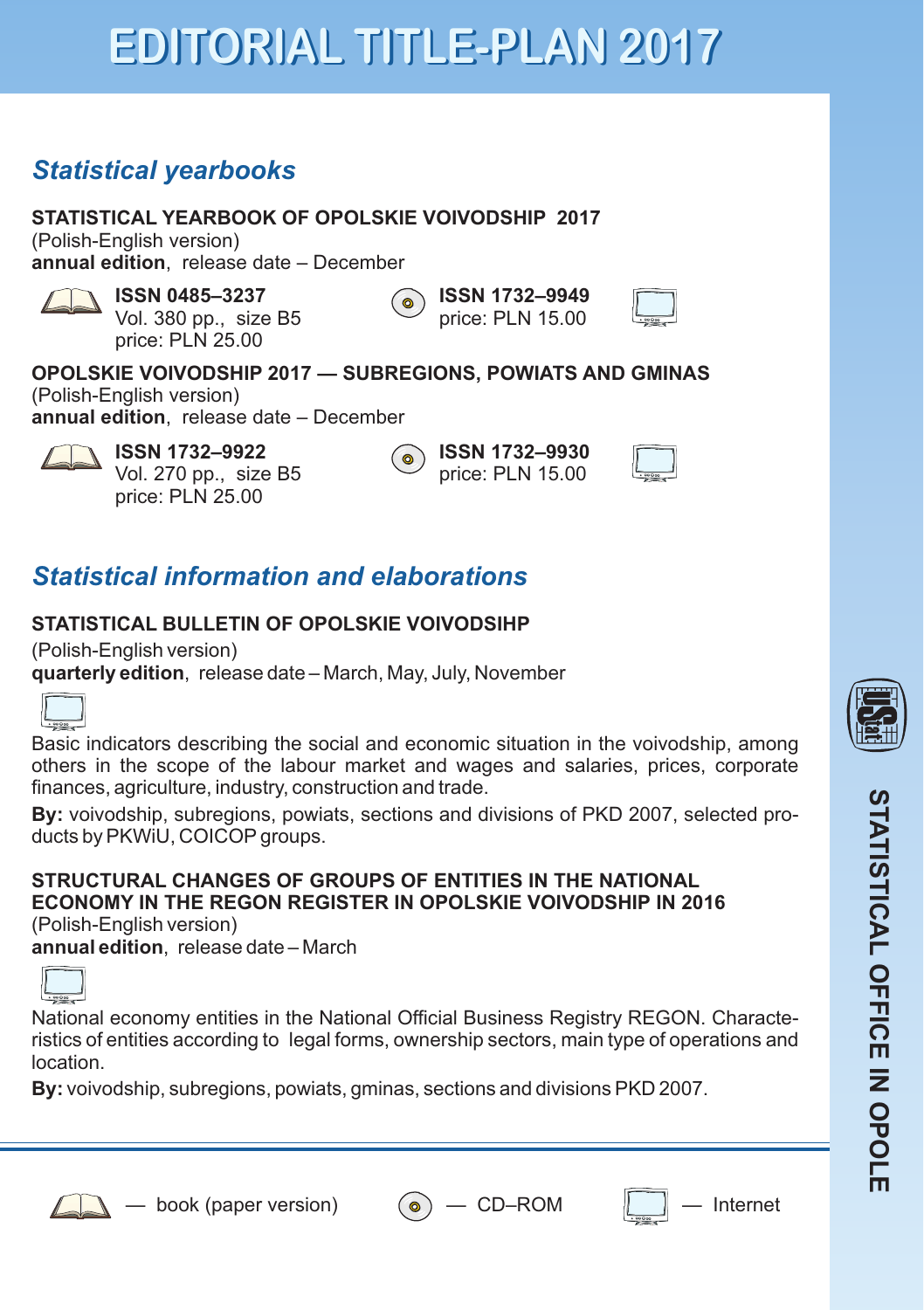## **EDITORIAL TITLE-PLAN 2017**

## *Statistical information and elaborations*

#### **REPORT ON THE SOCIO-ECONOMIC SITUATION OF OPOLSKIE VOIVODSHIP IN 2016**

(English version: preface, contents, general notes, methodological notes, basic trends, review tables)

**annual edition**, release date – May



**ISSN 2084–672X**  Vol. 100 pp., size A4 price: PLN 15.00

Processes occurring in the national economy in the voivodship subject to phenomena significant from the point of view of socio-economic development of the region, among others, demographic processes, tendencies observed on the labour market, within inflation phenomena, wages and salaries, in basic areas of the national economy (industry, construction, agriculture, selected services), business entities, financial results of nonfinancial enterprises, outlays. The categories are presented from a dynamic perspective (last 5 years) as well as in relation to the average quantities for the country.

**By:** voivodship, subregions, powiats, sections and divisions of PKD 2007, the COICOP groups.

#### **POPULATION, VITAL STATICTICS AND MIGRATIONS IN OPOLSKIE VOIVODSHIP IN 2016**

(Polish-English version) **annual edition**, release date – June



**ISSN 1641–9588** Vol. 70 pp. size B5 price: PLN 15.00



The population condition and structure by sex and age, natural mobility and migrations. **By:** voivodship, subregions, powiats, gminas.

**CHARACTERISTICS OF AGRICULTURAL HOLDINGS IN OPOLSKIE VOIVODSHIP IN 2016**

(English version: preface, contents, methodological notes) published every 3 years, release date - November



The analysis of the population of agricultural holdings , taking into consideration, e.g., the characteristics of users of agricultural holdings, the structure of income of households with users, area groups of agricultural land, types of activity conducted, the scale of crops, the volume of animal farming, the equipment of holdings with tractors and agricultural machinery, labour resources, agricultural types and economic size classes.

**By:** voivodship, ownership sectors.



**S**